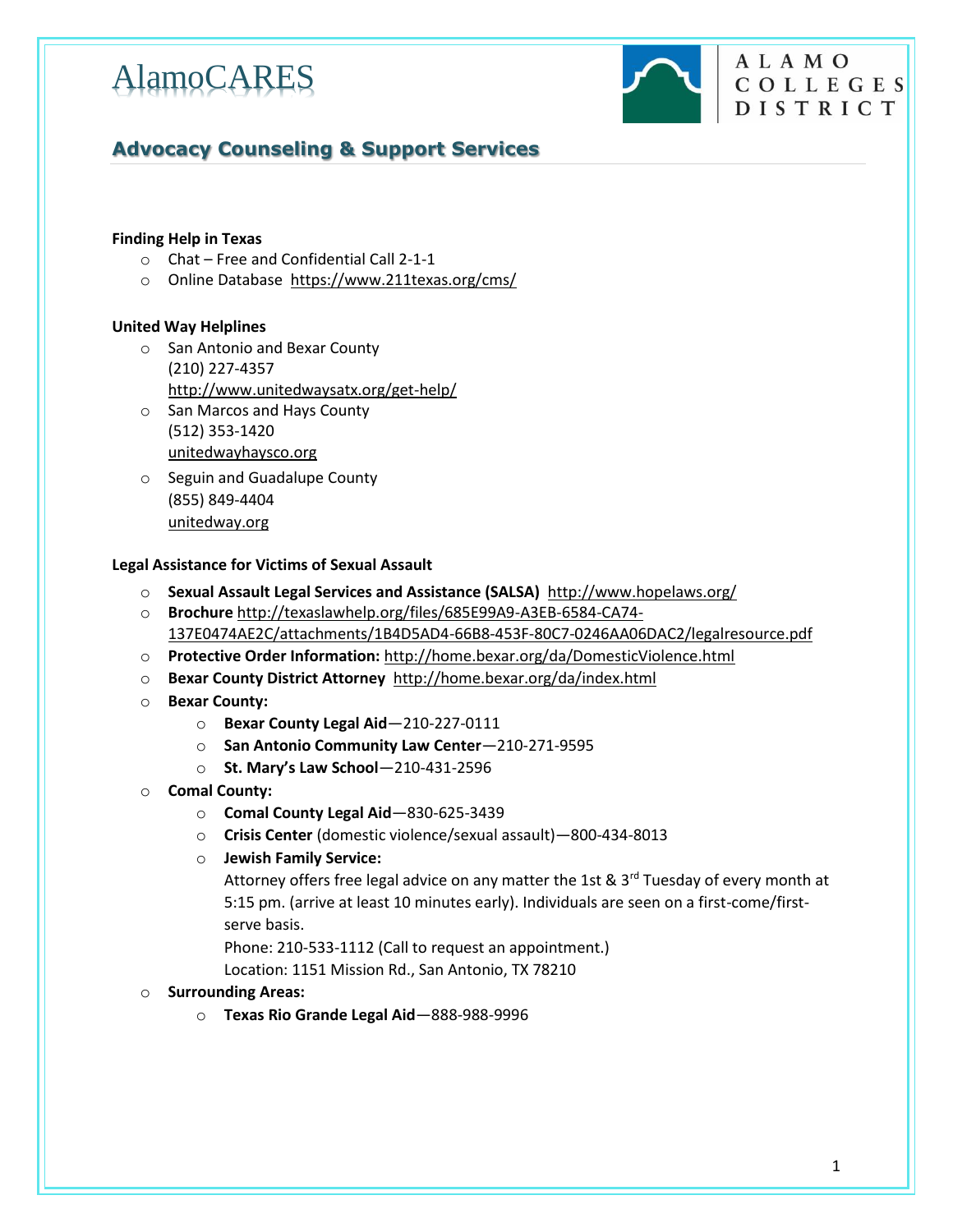

# **Advocacy Counseling & Support Services**

# **Counseling Services/Mental Health**

The following counseling centers provide sliding-fee scale services for individuals &families that do not have insurance.

- o **Center for Health Care Services (MH/MR):** Psychiatric (medication) services. Intake Office: 210-223- 4061 Crisis Care Services: 601 Frio, San Antonio, Texas 78201 Crisis Hot Line (Children & Adults): 210-223-7233 or 1-800-316-9241 o **El Centro del Barrio Family Resource Center:** Provides psychiatric counseling & medication. Phone: 210-927-1816 o **Family Life Center:** Located at St. Mary's University, this center provides comprehensive
- counseling services, including play therapy for children. Phone: 210-438-6411 o **Family Service Association:** Comprehensive counseling services, as well as youth-based &
- parenting programs. Call for the nearest location. Phone: 210-299-2400
- o **Jewish Family Service:** Counseling & support groups for a multitude of issues. Phone: 210-302-6920
- o **Rape Crisis Center:** Counseling & advocacy to victims of sexual assault/abuse, including victims of childhood sexual abuse. No fee for services. Phone: 210-521-7273 Website: www.rapecrisis.com
- o **St. PJ's Counseling Center:** Individual, family, marital, sibling, & group therapy; parenting programs. Phone: 210-533-1203

# **Rural areas**

# **Comal County:**

o **Connections Crisis Intervention Services:** Call for info & referral or crisis intervention services. Phone: 830-629-6571 Crisis Hotline: 800-532-8192 Website: www. connectionsnonprofit.org

# **Bandera, Kendall, Kerr Counties:**

o **Hill Country MHDD Centers**: Offers outpatient mental health services to hill country residents. Provides screening & assessment, psychiatric medication, counseling, and other support services.

Phone: 830-792-3300

Website[: www.hillcountry.org/](http://www.hillcountry.org/)

For psychiatric emergencies, call the Mobile Crisis Outreach Team at 1-877-466-0600.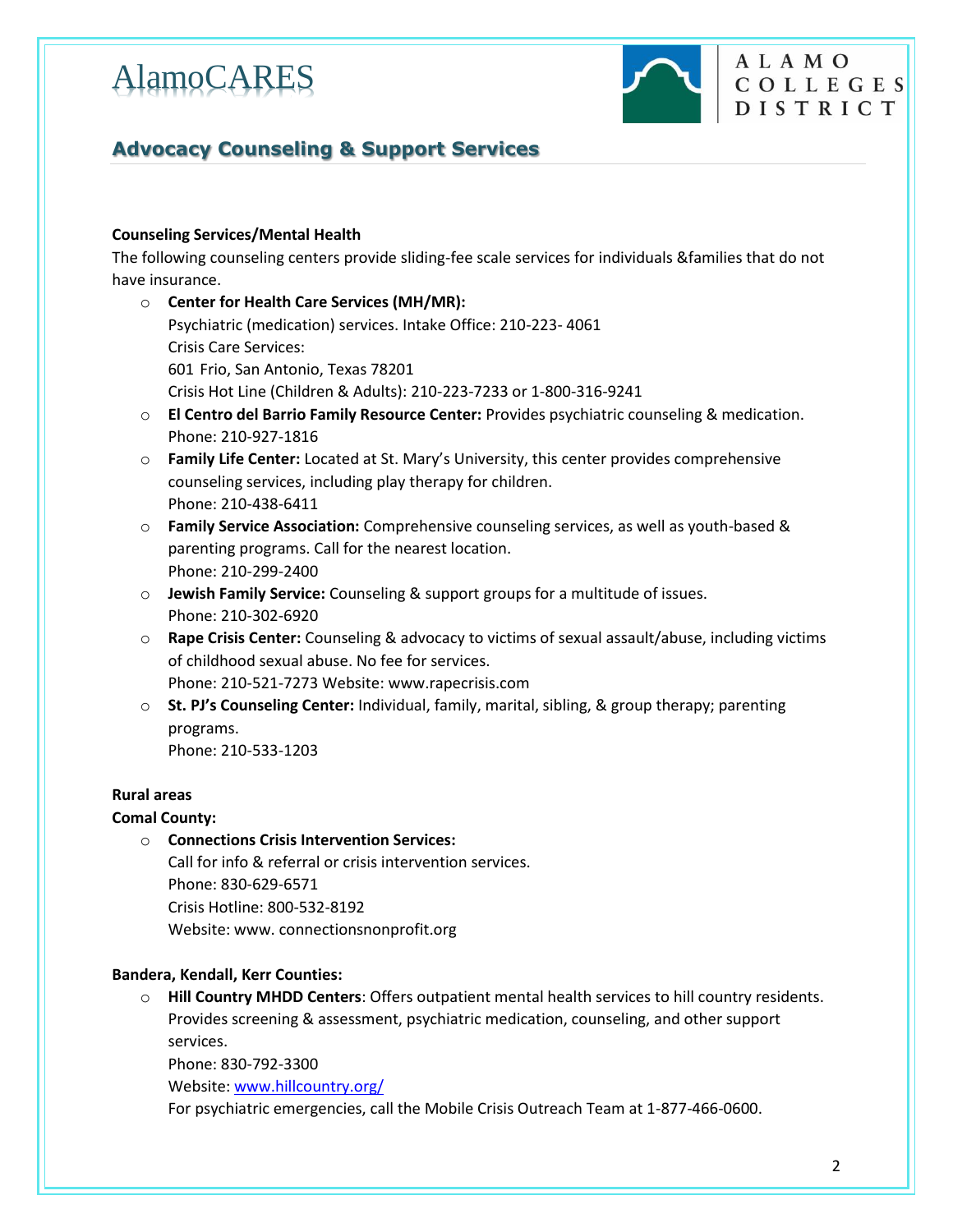

ALAMO

COLLEGES DISTRICT

# **Advocacy Counseling & Support Services**

## **Guadalupe County:**

- o **Bluebonnet Trails MHMR / Mental Health Services:** Provides assessment, medications, counseling services and 24 hour crisis intervention. Phone: 830-379-8222 or Crisis Hotline: 1-800-841-1255
- o **Guadalupe Valley Christian Counseling Center:** Offers individual, as well as marriage & family counseling services. Phone: 830-303-3161

# **Atascosa and Wilson Counties:**

o **Camino Real Community Services**  19965 FM 3175 N. Lytle, TX 78052 Crisis Phone: 800-543-5750 Main Phone: 210-357-0300 Website: http://www.caminorealcs.org/

## **Conflict Resolution**

- o **Advocacy Inc. (Disability-related issues)** (V/TDD) 800-252-9108 In San Antonio: 210-737-0499 Family Law Hotline: 800-777-3247
- o **Bexar County Dispute Resolution Center:** Trained volunteers offer mediation services to Bexar County residents at no cost. The Center also offers referral services and community outreach services. 210-335-2128

## **Domestic and Dating Violence**

- o **Bexar County Family Justice Center**<http://www.bcfjc.org/crisis.html>
- o **Center for Health Care Services** <http://www.chcsbc.org/> CRISIS HOTLINE210.223.7233 (for all ages)
- o **Family Violence Prevention Services** <http://www.fvps.org/>

### **Disabilities**

o **Texas Resource Guide on Disabilities** <http://governor.state.tx.us/disabilities/resources/>